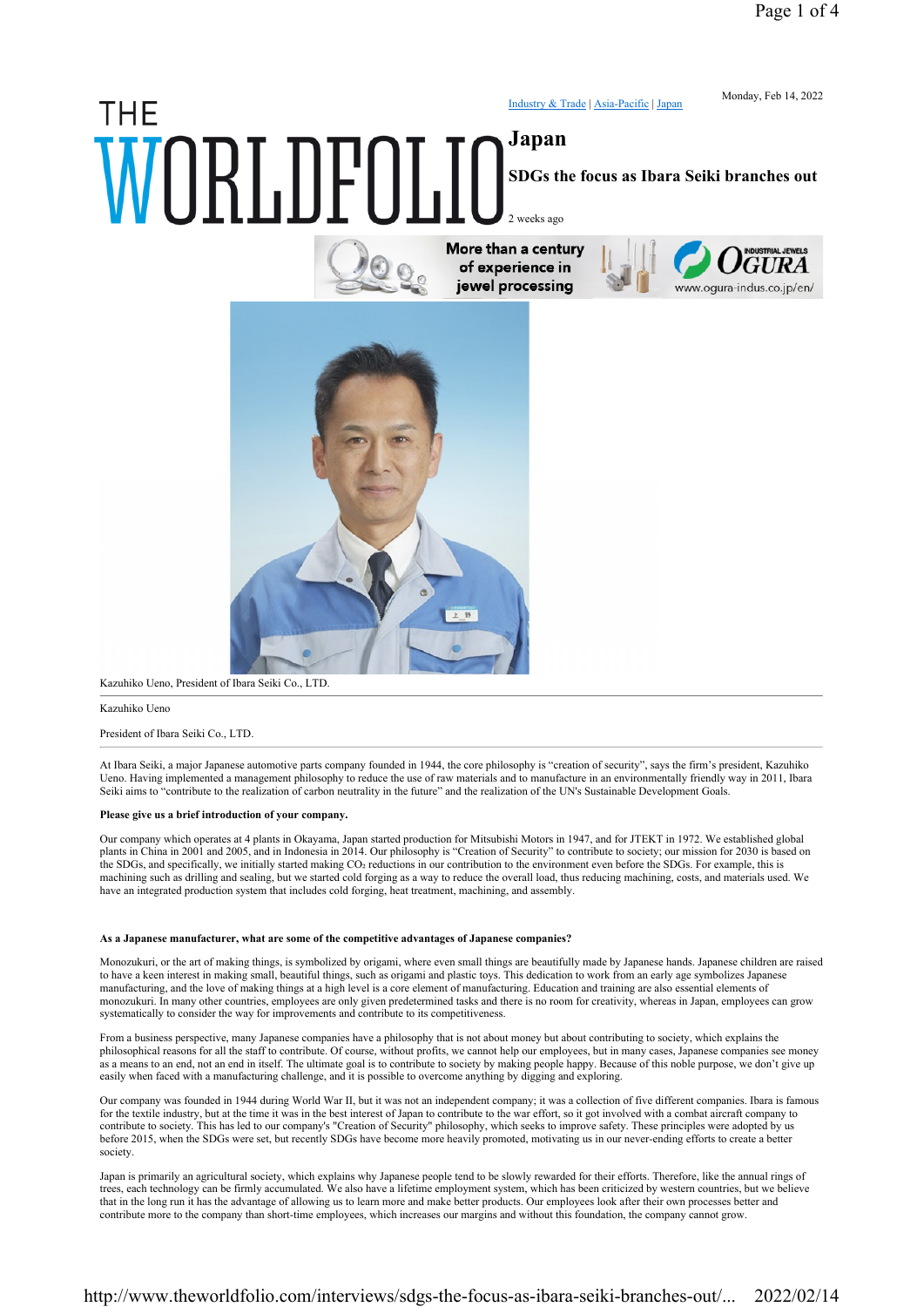Other countries have excellent cost performance due to low manufacturing costs and are catching up with Japan in terms of technology, but they do not have the core foundations like the annual rings of trees that are made by the traditional Japanese way of working. We are also looking at the human factor of lifetime employment and improving training. In comparison to cheaper cost countries, we see a difference in technology, and Japanese line operators are able to accomplish comparatively more.

## What is the impact of Japan's aging population on companies and what can be done about it?

We believe that this is not a sudden problem. The age structure of Ibara Seiki is becoming like an upside-down pyramid each year. Same as many Japanese companies, our retirement age is 60, but we continue to hire until 65, and we would like to increase the number to 70 if they continue to contribute to the company. To make it easier for people over 60 to work, we have made our production site more compact so that they don't have to carry heavy materials, and we are considering new working shifts for them. Recently, Ibara Seiki established a personnel system for specialists. Employees who have worked for the company for a long time have improved their expertise and earned titles such as Specialist and Senior Specialist. For employees who are 60 years or older, we have also increased their salaries including bonuses which are based on the employee's contribution to the company. As all this is done based upon their contribution to the company, it motivates older employees to pass on their knowledge to younger employees.

For a long time, we have been using robots to improve work efficiency and assist the elderly in their work. In many of our factory locations, robots have been introduced to alleviate labor shortages and improve the efficiency of the entire production line. We continue the way to keep our production even in the declining population.

The Japanese market is shrinking. For that reason, many companies are trying to do business in other markets. But no matter what country Ibara Seiki goes into, we will continue to create core technology in Japan. We believe that is a major factor for the survival of Japanese manufacturing.



Auto parts



Robot system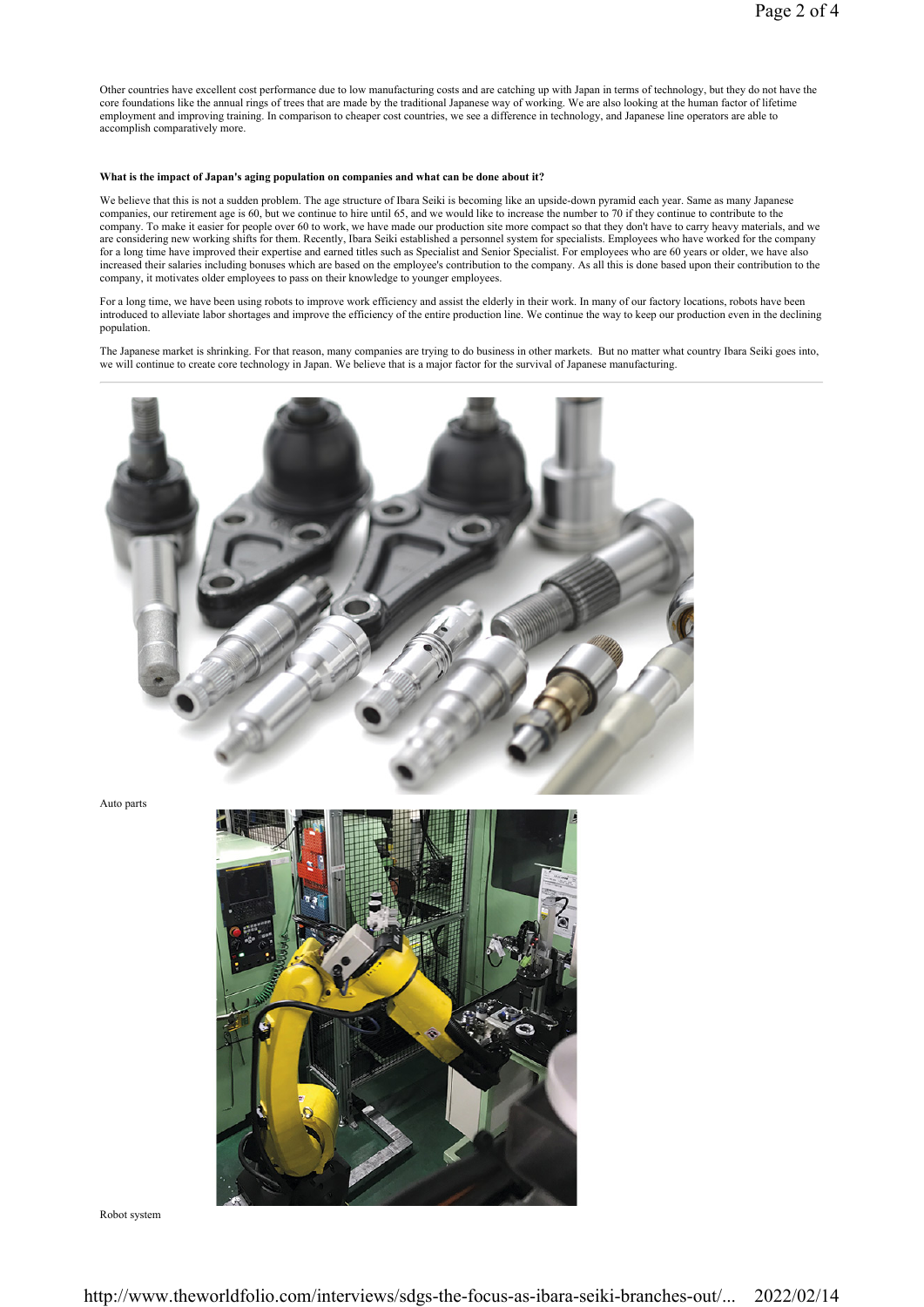



#### How are you responding to the shift to EV engines and the demand for lighter vehicles?

There are a lot of changes happening in the automotive industry, such as the media coverage of carbon-neutral initiatives and the increasing demand for EVs from customers. Even if it's not an EV component, we need to adapt to the new generation.

The structure of the car is changing. The steering system has been electrified, and the components of the steering system are changing accordingly. Our market share of shafts for the system is high because we are able to accumulate the technical know-how and reduce final cost by speedily adapting to the electrification of car systems, which further increases customer satisfaction.

## What role does collaboration play in your business model? Are you looking for new partners, both domestically and internationally?

We have three affiliate companies, two in China and one in Indonesia. All of them are joint ventures, in which we have invested with a Taiwanese company. We have been working with this company for over 40 years, so we have a sense of trust in them. The relationship with them started with technical exchanges, and after building a trusting relationship together, we have continued to create joint ventures with them. They were planning another business in Indonesia, but when they knew that Ibara Seiki was going to advance to Indonesia, they said, "Let's do it together in Indonesia." This Taiwanese company is an indispensable and grateful partner.